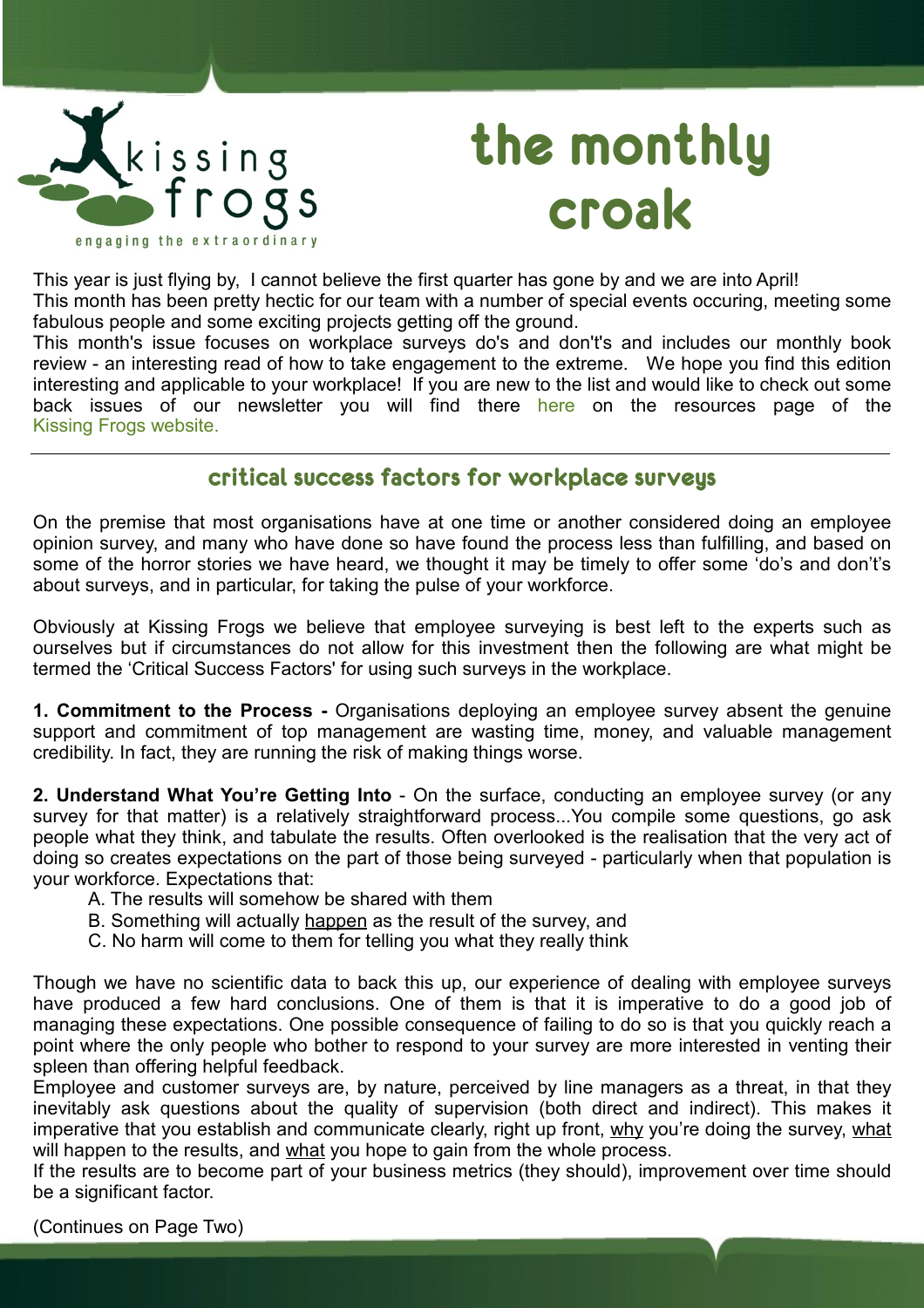## **critical success factors for workplace surveys (cont)**

**3. The Survey Itself** - Too often, organisations trip themselves up from the start by asking too many questions, questions that aren't relevant, or questions people don't understand or could interpret differently. When it comes to the actual number of questions being asked, more is definitely not better. The number will greatly depend on the type of organisation you have and the type of employees you have working for you.

Should you develop your own survey or use one that is commercially available? Clearly, there are advantages and disadvantages either way. The major advantage of designing your own survey is that it affords you the ability to ask exactly the questions you want to ask. The disadvantages are that you may shy away from asking questions you should be asking, and by definition, preclude any opportunity to benchmark your results to others.

**4. Survey Administration** - Some important things to consider here have to do with how the survey is actually administered (i.e., face-to-face, by mail, electronically, etc.), and the instructions people are given about completing the survey. Generally, face-to-face administration yields a higher participation level and the ability to answer any questions people may have about the survey effort. Administration via the Internet is faster and cheaper. Regardless of mode, it is vital to ensure that everyone gets a consistent message about why the survey is being conducted, what will happen to the questionnaires/results, etc. You need to think about data integrity BEFORE doing the survey.

**5. Data Presentation** - In this area, there are two important considerations:

A. The survey effort will be successful only to the extent that people below the rank of Senior Manager actually take ownership of the data. Take pains to ensure that the data presented to them is indeed relevant to them. Generally, each work group or team should get its own discreet report. (Hint – dumping a 50-page report on a manager's desk is not seen as helpful.) The data should be presented in a fashion that enables them to make sense out of the report and begin putting it to use without having to whip out their Statistics 101 text to look up what a standard deviation is, or become a 'survey expert'. In short, you should insist that they be provided usefully formatted data, accompanied by user-friendly tools.

B. Stale information is of little or no value, be it financial data or employee survey results. The time between the actual administration of the survey and the return of the results should be kept to a minimum...certainly no more than a month.

**6. Survey Frequency** - Given that one of the major benefits of a survey process is the opportunity to measure results over time, organisations should commit themselves to periodically resurveying their workforce. Much like an operational or financial audit, an annual cycle is generally an acceptable interval; except in cases where either the results themselves or the existence of some significant internal events might call for an earlier resurvey. Here again, more is definitely not better. We all have enough noise in our lives (can you say spam?), so be considerate and make your survey efforts count for something.

# **frog jokes**

We received this oldy but a goody from Debbie at [Blue Planet:](http://www.blueplanet.co.nz/) A frog goes into a bank and approaches the teller. He can see from her nameplate that her name is Patricia Whack. "Miss Whack, I'd like to get a \$20,000 loan to take a holiday." Patty looks at the frog in disbelief and asks his name. The frog says his name is Kermit Jagger, his dad is Mick Jagger, and that it's okay, he knows the bank manager. Patty explains that he will need to secure the loan with some collateral. The frog says, "Sure. I have this," and produces a tiny porcelain elephant, about an inch tall, bright pink and perfectly formed. Very confused, Patty explains that she'll have to consult with the bank manager and disappears into a back office. She finds the manager and says, "There's a frog called Kermit Jagger out there who claims to know you and wants to borrow \$20,000, and he wants to use this as collateral." She holds up the tiny pink elephant.. "I mean, what in the world is this?" The bank manager looks back at her and says... "It's a knickknack, Patty Whack. Give the frog a loan, His old man's a Rolling Stone."